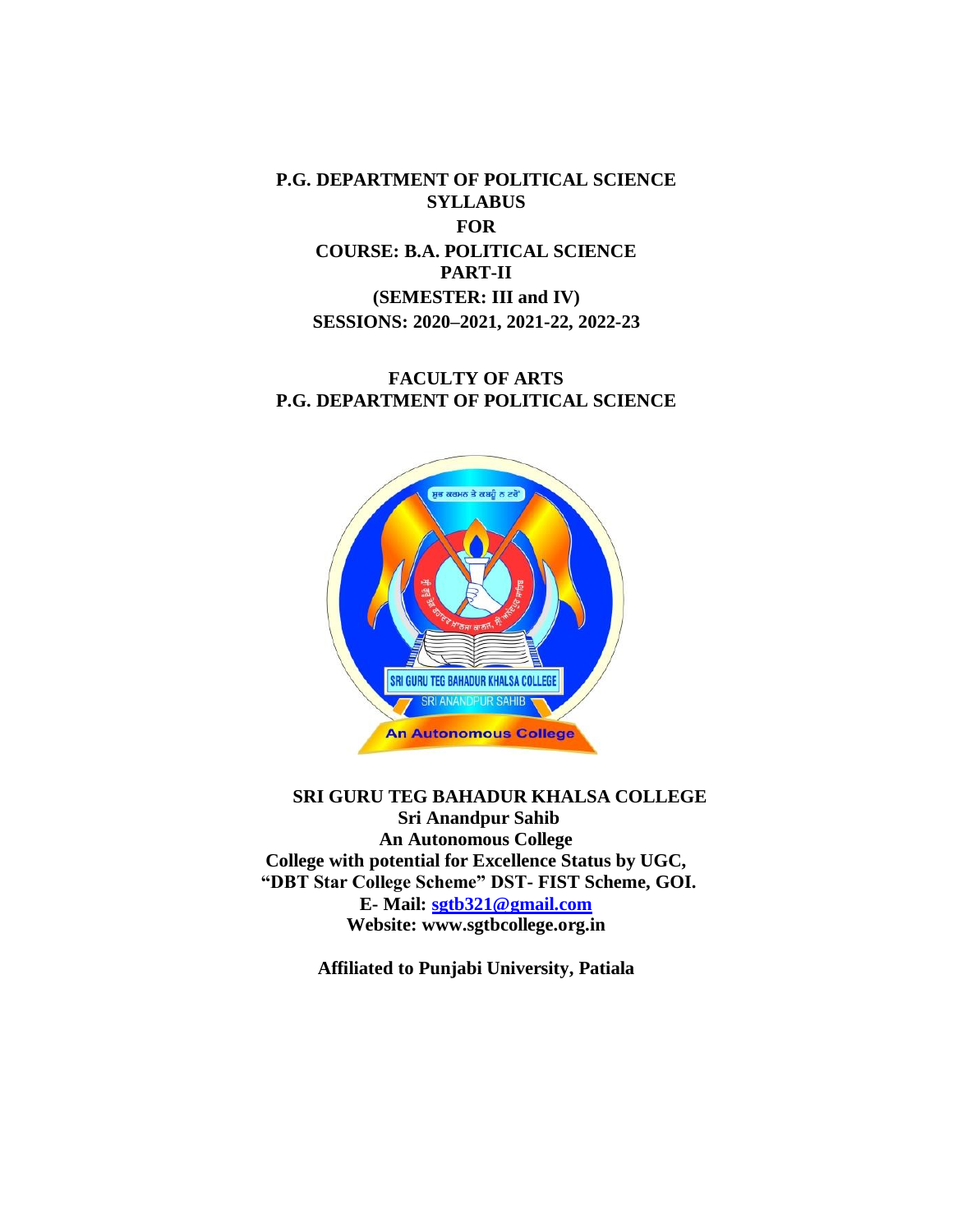### **SYLLABUS**

#### **B.A.-II, AND POLITICAL SCIENCE (Semester System)**

**(Session: 2020-2021, 2021-2022, 2022-2023**

| PAPER-1 ND 2 | <b>THEORY</b> | 100 marks (Theory-75)    | Credit: 05 |
|--------------|---------------|--------------------------|------------|
|              |               | (Internal Assessment-25) |            |
|              |               | Pass Marks: 35%          |            |
|              |               | Timing: 3 Hrs            |            |

Note: Total Teaching hrs: 75

# **SMESTER- IIIrd AND 4th**

**Max. Marks**: 100 (**Theory** 75 Marks, 25 Marks **Internal Assessment**)

Note: Each paper will carry **75** marks and is of **3** hours duration. **25** marks in each paper are for Internal Assessment.

The Break up of 25 marks for Internal Assessment (Theory Papers) is as below:-

| <b>Attendance</b>  | 20\%     |
|--------------------|----------|
| <b>Assignment</b>  | 20\%     |
| <b>MST</b>         | 60%      |
| <b>Total marks</b> | 25 Marks |

#### **SEMESTER-III**

# **PAPER-I: BA (POL)-314** INDIAN POLITICAL SYSTEM-I

#### **SEMESTER-IV**

#### **PAPER-II: BA (POL)-414** INDIAN POLITICAL SYSTEM-II

**Dr. Sunita Rani Dr. Dalbir Kaur Dr. Kuldeep Singh Dr. Gurpreet Singh**

**Dr. Virpal Singh Miss Sandeep Kaur S. Mohan Singh Miss Devinder Kaur**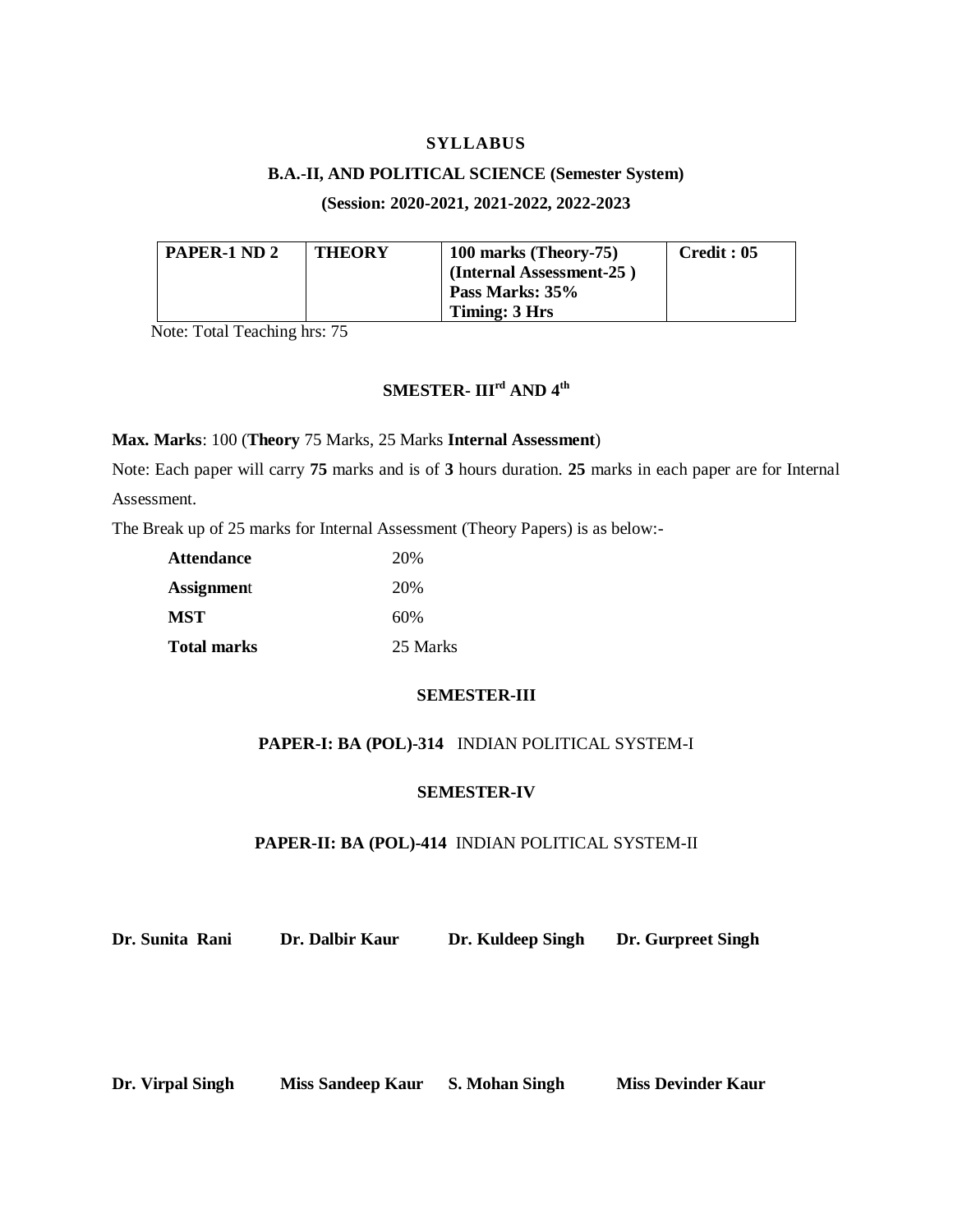# **BA IInd SMESTER-IIIrd POLITICAL SCIENCE BA (POL)-314: INDIAN POLITICAL SYSTEM-I**

**Maximum Marks: 100 Time Allowed: 3 Hours External Examination: 75 Pass Percentage: 35% Internal Assessment: 25 Teaching Hours: 75 Credits: 05**

#### **Instructions for the Examiner/ Paper setter**

The question paper will consist of Three Sections: A, B and C. Section A and B will have four questions from the respective portion of the Syllabus and will carry 12 marks each. Section C will consist of 09 short-answer type questions which will cover the entire syllabus and will carry 27marks in all. Each short answer type question will carry three marks.

## **Instructions for the Candidates**

Candidates are required to attempt two questions each from the Section A and B of the question paper and the entire Section C. The candidates are required to give answer of each short type question in 50 words i.e. in 7-10 lines.

**Course Objectives:** This paper provides students with a basic knowledge of the fundamental elements and institutions of government, politics and processes in India at the Centre level.

**Instruction delivery strategy/Pedagogy:** This will include lectures, seminars, class discussion, term papers and other writing assignments, presentations, role play, case studies, field visits etc. and will be Information and Communication Technology supported. The use of this method should equip the student with listening, writing and presentation skills along with the capacity for analysis and evaluation .Leadership and team work will be the skills expected to develop and to ready the student for the world of work.

#### **Section - A**

- 1. Constituent Assembly and making of India's Constitution.
- 2. Basic features and structure of India's Constitution.
- 3. Nature of Indian Federalism: Emerging Trends.
- 4. Fundamental Rights and Fundamental Duties.

#### **Section- B**

- 5. Directive Principles of State Policy
- 6. President: Election, Powers, Position and It's Changing Role.
- 7. Parliament: Composition, Powers, Role, Prime Minister and Cabinet.
- 8. Supreme Court: Composition, Powers, Judicial Review and Judicial Activism.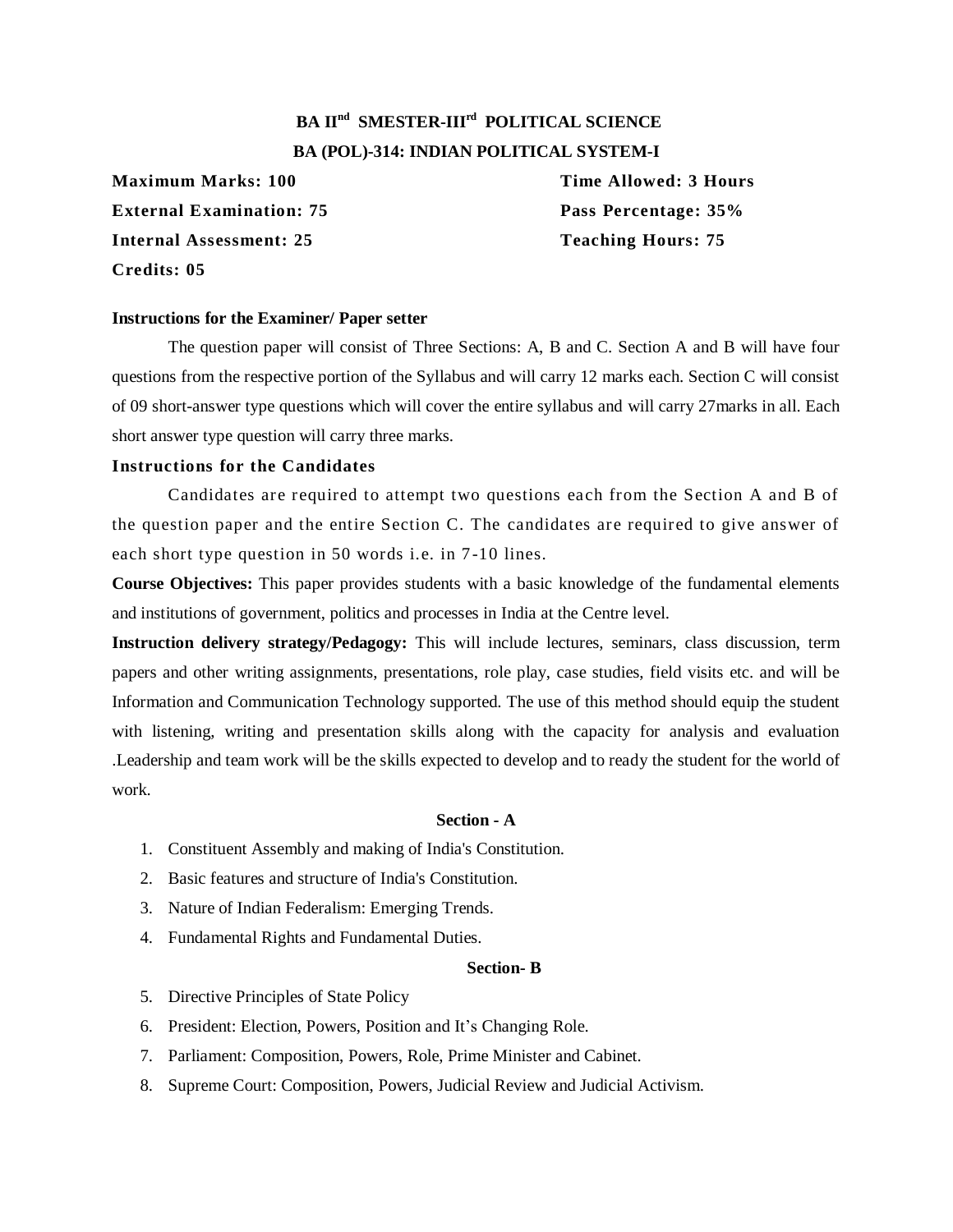**Course learning outcome**: The paper will provide students a fundamental understanding of working of Indian government in the backdrop of the critical Constitutional debates.

| Dr. Sunita Rani  | Dr. Dalbir Kaur                  | Dr. Kuldeep Singh | Dr. Gurpreet Singh   |  |
|------------------|----------------------------------|-------------------|----------------------|--|
|                  |                                  |                   |                      |  |
|                  |                                  |                   |                      |  |
|                  |                                  |                   |                      |  |
| Dr. Virpal Singh | Miss Sandeep Kaur S. Mohan Singh |                   | <b>Devinder Kaur</b> |  |
|                  |                                  |                   |                      |  |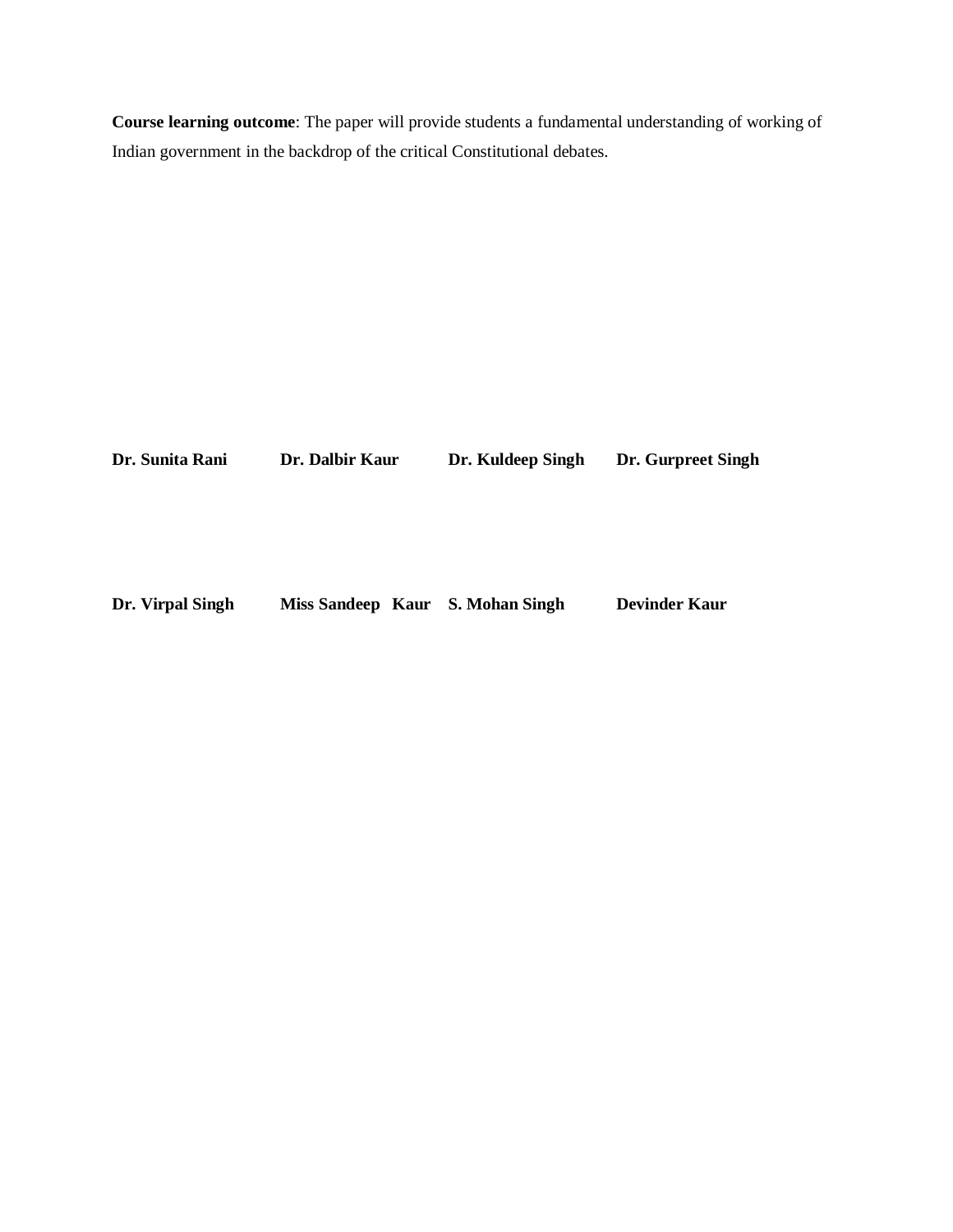#### **Recommended Books**

#### **Text Books**

- 1. B.L. Fadia, *State Politics in India,* Vol. II, Radiant Publisher, New Delhi, 1984
- 2. J.S. Badyal, *Indian Political System* (English, Hindi and Punjabi), Raj Publishers, Jalandhar, 2019.
- 3. Laxmikant, *Indian Polity,* McGraw Hill Education, New Delhi, 2018.
- 4. R. Kothari, *Politics in India,* New Delhi, Orient Longman, 1970.
- 5. S.S. Nanda, *Indian Political System* (English, Hindi and Punjabi), 2019.

#### **Reference Books**

- 1. C.P. Bhambari, *The Indian State Fifty Years*, Sipra, New Delhi, 1997.
- 2. D.D. Basu, *An Introduction to the Constitution of India,* Prentice Hall, New Delhi, 1994.
- 3. G. Austin, *The Indian Constitution: Corner Stone of a Nation,* Oxford University Press, U.K. 1966.
- 4. G. Austin, *Working of a Democratic Constitution: The Indian Experience,* Oxford University Press, Delhi, 2000.
- 5. M.V. Pylee, *An Introduction to the Constitution of India,* Vikas Publication, New Delhi, 1998.
- 6. Morris Jones, *Government and Politics of India,* The Ethan Press, 4th Revised edition (1 October 1987)
- 7. P. Brass, *Ethnic Groups and the State,* Carom Helm, London, 1995.
- 8. P. Brass, *Language, Religion and Politics in North India,* Cambridge University Press, London, 1974.
- 9. R. Kothari, *State Against Democracy: In Search of Human Governance,* Ajanta, Delhi, 1988.

| Dr. Sunita Rani | Dr. Dalbir Kaur | Dr. Kuldeep Singh | Dr. Gurpreet Singh |
|-----------------|-----------------|-------------------|--------------------|
|                 |                 |                   |                    |
|                 |                 |                   |                    |
|                 |                 |                   |                    |

**Dr. Virpal Singh Miss Sandeep Kaur S. Mohan Singh Miss Devinder Kaur**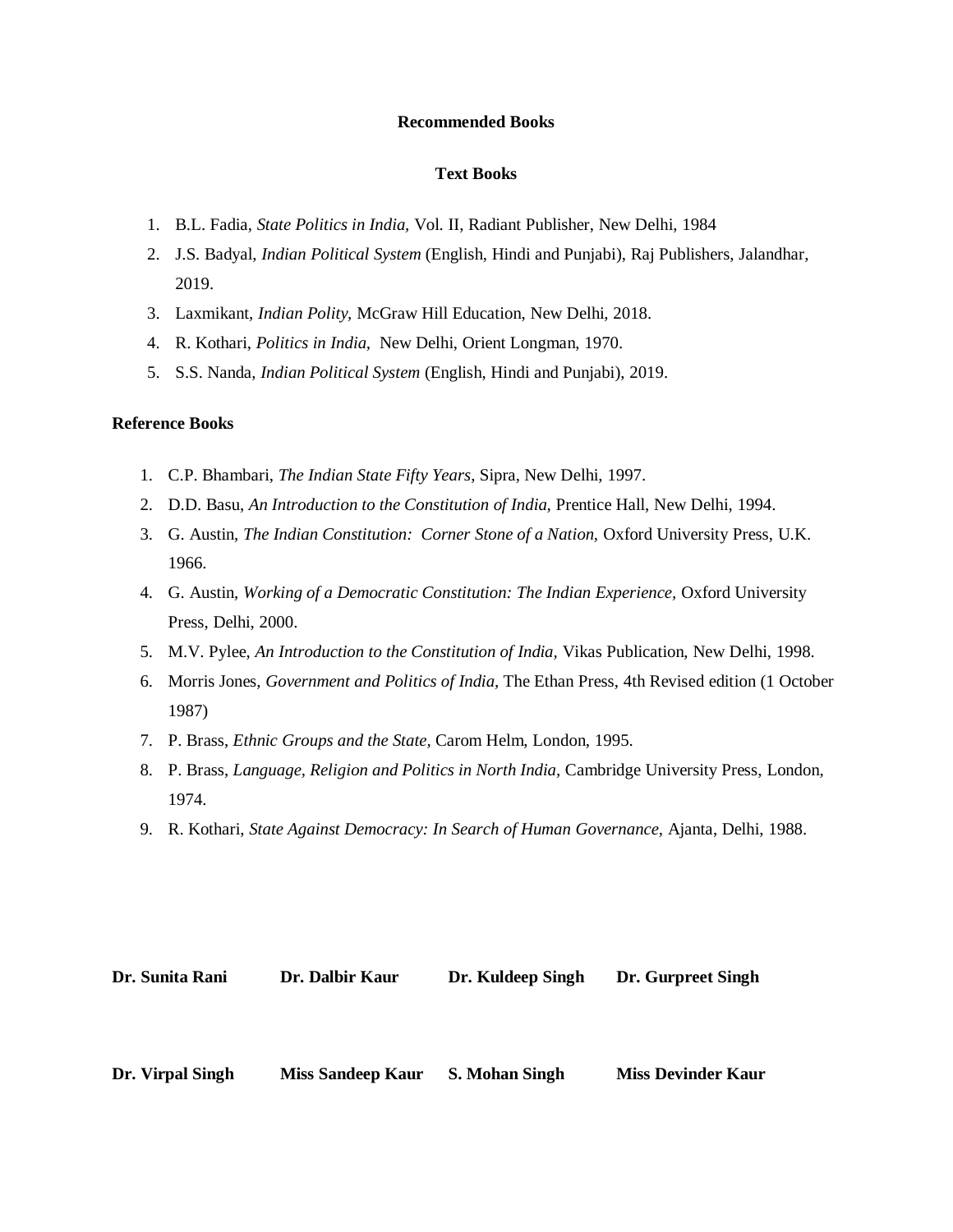# **BA 2ND SEMESTER-IVTH POLITICAL SCIENCE BA (POL) 414: INDIAN POLITICAL SYSTEM-II**

**Maximum Marks: 100 Time Allowed: 3 Hours External Examination: 75 Pass Percentage: 35% Internal Assessment: 25 Teaching Hours: 75 Credits: 05**

### **Instructions for the Examiner/ Paper setter**

The question paper will consist of Three Sections: A, B and C. Section A and B will have four questions from the respective portion of the Syllabus and will carry 12 marks each. Section C will consist of 09 short-answer type questions which will cover the entire syllabus and will carry 27marks in all. Each short answer type question will carry three marks.

# **Instructions for the Candidates**

Candidates are required to attempt two questions each from the Section A and B of the question paper and the entire Section C. The candidates are required to give answer of each short type question in 50 words i.e. in 7-10 lines.

**Course objectives:** The aim of this paper is to enrich the student's understanding of the working of the Indian political system with reference to political parties, the party system, elections and voting behavior.

**Instruction delivery strategy/Pedagogy:** This will include lectures, seminars, class discussion, term papers and other writing assignments, presentations, role play, case studies, field visits etc. and will be Information and Communication Technology supported. The use of this method should equip the student with listening, writing and presentation skills along with the capacity for analysis and evaluation .Leadership and team work will be the skills expected to develop and to ready the student for the world of work.

#### **Section-A**

- 1. Governor of States: Appointment, Powers and Role
- 2. State Legislature: Composition, Powers and Role
- 3. State Council of Ministers: Chief Minister: Appointment, Powers, Role and Position
- 4. High Court: Composition, Powers and Role.

# **Section-B**

5. Nature of Party System in India.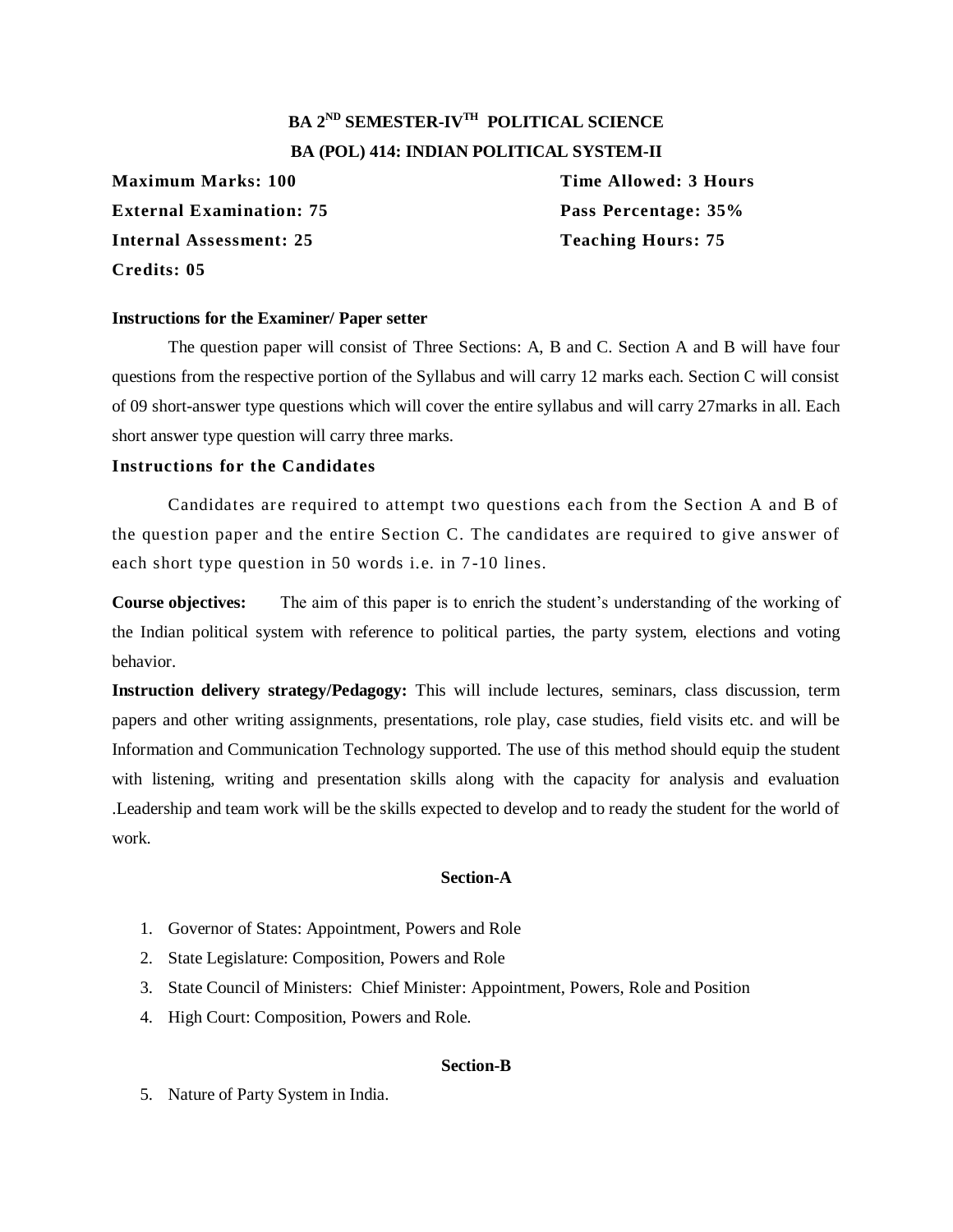- 6. Organization and Ideology of the Indian National Congress, BJP, BSP, SAD, APP, DMK.
- 7. Role of Religion, Caste and Language in Indian Politics.
- 8. Gender and Dalit Politics in India.
- 9. The Election Commission: Composition, Powers and Electoral Reforms in India.

**Learning Outcome:** The paper will provide students a fundamental understanding of the working of the Indian political system with reference to political parties, the party system, elections and voting behavior in the backdrop of the critical Constitutional debates.

| Dr. Sunita Rani  | Dr. Dalbir Kaur          | Dr. Kuldeep Singh     | Dr. Gurpreet Singh        |
|------------------|--------------------------|-----------------------|---------------------------|
|                  |                          |                       |                           |
|                  |                          |                       |                           |
|                  |                          |                       |                           |
|                  |                          |                       |                           |
|                  |                          |                       |                           |
|                  |                          |                       |                           |
| Dr. Virpal Singh | <b>Miss Sandeep Kaur</b> | <b>S. Mohan Singh</b> | <b>Miss Devinder Kaur</b> |
|                  |                          |                       |                           |